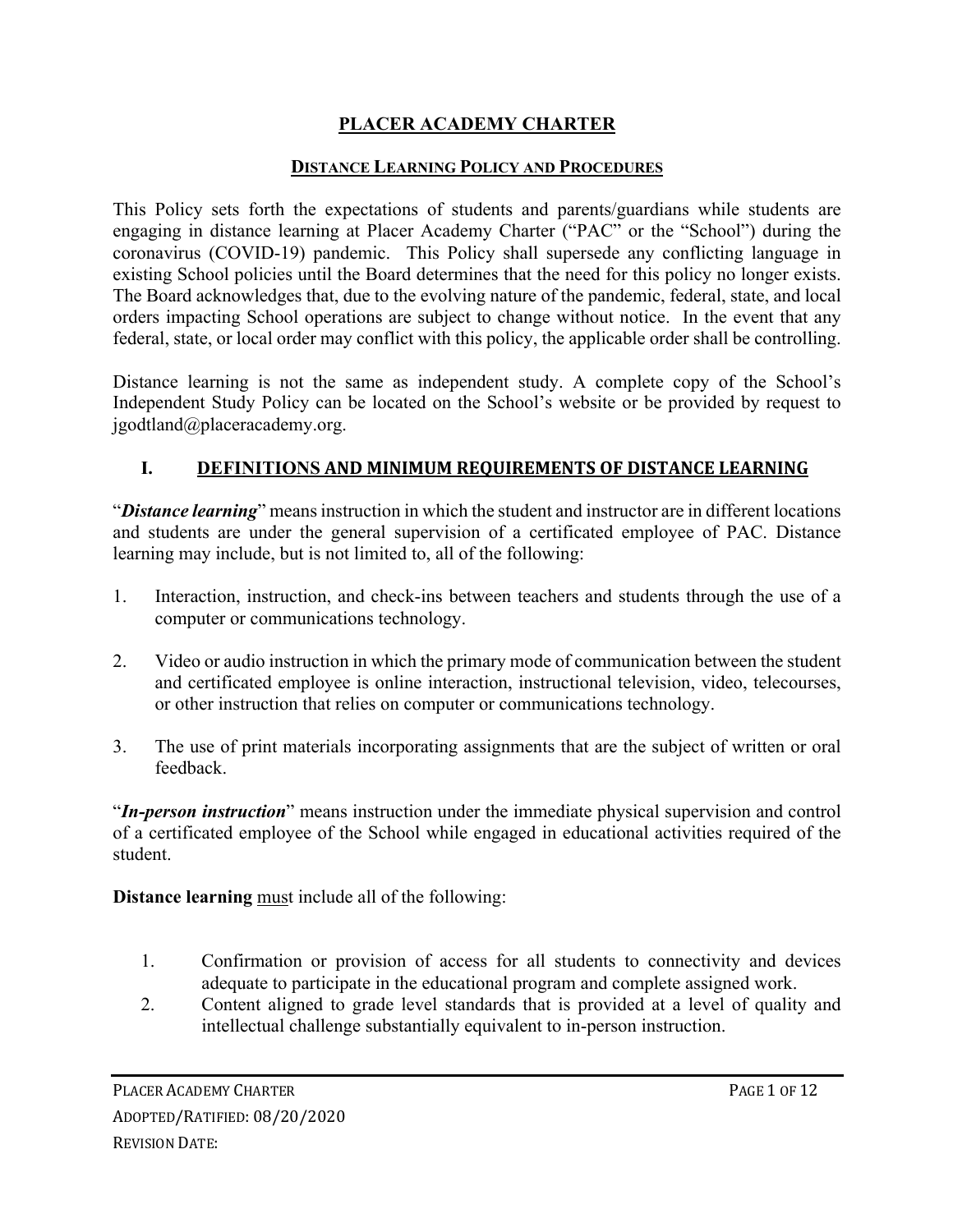- 3. Academic and other supports designed to address the needs of students who are not performing at grade level, or need support in other areas, such as English learners, students with exceptional needs, students in foster care or experiencing homelessness, and students requiring mental health supports.
- 4. Special education, related services, and any other services required by a student's individualized education program, with accommodations necessary to ensure that individualized education program can be executed in a distance learning environment.
- 5. Designated and integrated instruction in English language development for English learners, including assessment of English language proficiency, support to access curriculum, the ability to reclassify as fully English proficient, and, as applicable, support for dual language learning.
- 6. Daily live interaction with certificated employees and peers for purposes of instruction, progress monitoring, and maintaining school connectedness. This interaction may take the form of internet or telephonic communication, or by other means permissible under public health orders.

**Distance learning** ma**y** be offered by the School under either of the following circumstances:

- 1. On a schoolwide level as a result of an order or guidance from a state or local public health officer; or
- 2. For students who are medically fragile or would be put at risk by in-person instruction, or who are self-quarantining because of exposure to COVID-19.

Per COVID-19 Guidance from the California Public Department of Health released July 17, 2020, the School may not re-open for in-person instruction until the school has not been on the California Department of Health monitoring list within the prior 14 days. The School will open with 100% distance learning until that time after which the School will open with a combination of in-person instruction and distance learning as described below. Later schoolwide or classroom-wide 100% distance learning schedules may be necessary in response to a student, teacher, or staff member testing positive for COVID-19.

## **II. DISTANCE LEARNING PLAN AND SCHEDULES**

Distance learning at PAC will occur as follows:

# **Overview**

The Placer Academy Charter Distance Learning Guide outlines actions and expectations for students' learning during school closures and provides guidance and support to families who are supporting their child's learning at home. The primary goals of the Distance Learning Plan are to:

- 1. Allow students to progress toward academic standards.
- 2. Sustain the Placer Academy Charter community through support, connection, and care.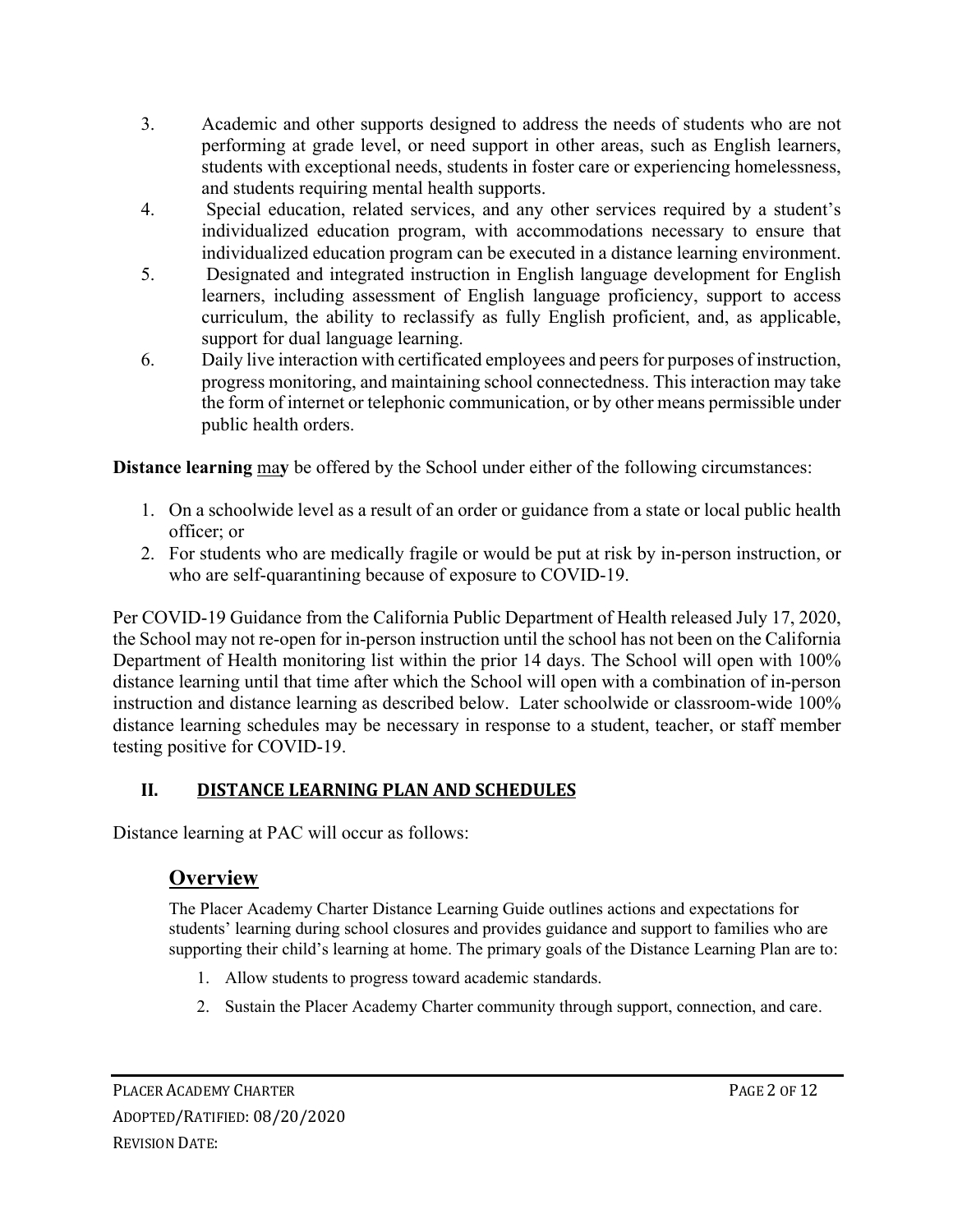| <b>Program</b>                                                                                                           | <b>School Structure</b>                                                                                                                                                               | <b>Special</b><br><b>Education</b>                                    | Lunch                                                                   | <b>Recess</b> |
|--------------------------------------------------------------------------------------------------------------------------|---------------------------------------------------------------------------------------------------------------------------------------------------------------------------------------|-----------------------------------------------------------------------|-------------------------------------------------------------------------|---------------|
| <b>Students attend</b><br>distance learning<br>via<br>videoconference.<br>Monday -<br>Thursday $-8:10$<br>$am - 3:00 pm$ | All students attend<br>instruction virtually.<br>Teachers shift to 100%<br>distance learning and all<br>instruction commences<br>via daily video<br>conference with core<br>teachers. | <b>Special</b><br>education<br>services are<br>provided<br>virtually. | Grab-and-go<br>lunches are<br>provided for<br>pick up at the<br>school. | N/A           |
| Friday $-8:10$ am<br>- noon                                                                                              | Teachers maintain<br>weekly student<br>engagement logs with<br>live instructional minutes<br>and time value of tasks.                                                                 |                                                                       |                                                                         |               |

The School has confirmed or provided access for all students to connectivity and devices adequate to participate in the educational program and complete assigned work. Any student or family who is unable to participate due to a lack of connectivity or devised should contact Jill Godtland, Executive Director, jgodtland@placeracademy.org for assistance. All distance learning content shall be aligned to grade level standards and at the same level of quality and intellectual challenge substantially equivalent to in-person instruction,

Additional supports for students who are not performing at grade level shall be provided as follows: Students will be identified through at SST process. Targeted intervention will be provided in small groups or one on one via videoconference. Teachers will be encouraged to refer students for additional support if they are not performing at grade levels or who need support in other areas, such as English Learners, students with exceptional needs, students in foster care, or experiencing homelessness, and students requiring mental health supports. Any student or family who is concerned that they require additional support should contact their child's homeroom teacher for assistance.

Special education and related services shall be provided as required by a student's individualized education program ("IEP") either in-person or through a live synchronous virtual connection. As applicable, accommodations, both in an IEP, or in a student's Section 504 Plan, shall be implemented during distance learning. Any student or family who has a concern with regard to the School's implementation of an IEP or a Section 504 Plan should contact Jill Godtland, Executive Director at jgodtland@placeracademy,org for assistance.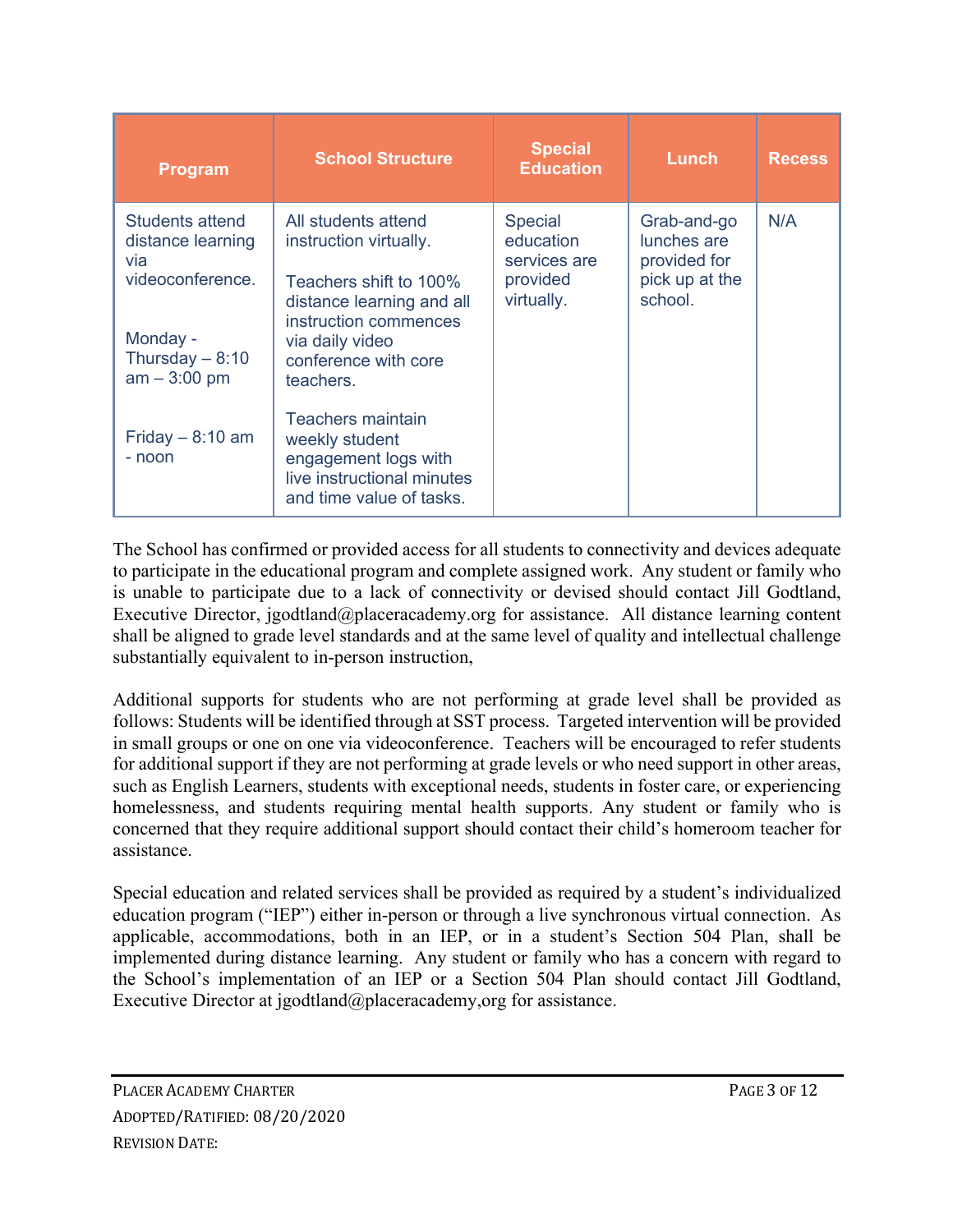English language development, including assessment of English language proficiency shall continue through distance learning as follows: Students will be scheduled for a one on one assessment utilizing all safety procedures and precautions. Any student or family who has a concern with regard to English language development curriculum or supports or assessment should contact Jill Godtland, Executive Director at jgodtland@placeracademy,org for assistance.

Daily live interaction with certificated employees and peers shall occur for purposes of instruction, progress monitoring and maintaining school connectedness. This interaction shall occur as follows:

## **Zoom for Education**

The Zoom for Education platform allows us to monitor our meetings in a much more controlled way:

- Each student participating in a Zoom meeting with an Education Host will have to be approved to enter the meeting and verified within the platform.
- The admin portal of the Zoom for Education platform allows us to place school-wide precautions in place for all of our licensed users and embeds safety measures directly into the clickable links.
- When Education Hosts (your teachers or administration) create a meeting and offer you the link to click in, they are monitoring who clicks that link and will only permit verified users. The link created within the licensed account requires verification measures.

## *Grade TK-8 - Zoom Video Conferencing for Whole-Class and Small-Group Instruction*

- Students will use Zoom video conferencing to participate in virtual classes with their teacher and classmates. Each student will need access to sufficiently fast internet and a device with a camera compatible with Zoom (e.g. Chromebooks, computers, newer smartphones such as iPhone and Android, and iPads).
- TK-8 teachers will share these Zoom Conference links with students and parents.
- It is mandatory that students login using their first and last name only as the participation log will be used for attendance purposes.

## *Grade TK-8 - Zoom for Targeted Intervention*

- Grade TK-8 students may use Zoom to video conference with their teachers and/or aides one-onone.
- Teachers and/or aides will send out video conference sign-ups via Google Forms to parents through the Distance Learning Portal. Please write down your student's conference time slot and be sure they log on to Zoom at the appropriate time.
- One-on-one meetings will not be recorded.

## **Google Classroom**

## *Grades 3-8 - Google Classroom for Accessing Materials and Turning in Completed Work*

• Grade 3-8 students will use Google Classroom to access online learning materials from their teachers (e.g. videos, documents, links, etc.). Students will also be able to turn in scanned copies of their completed work packets to the class Google Drive folder.

#### **SeeSaw**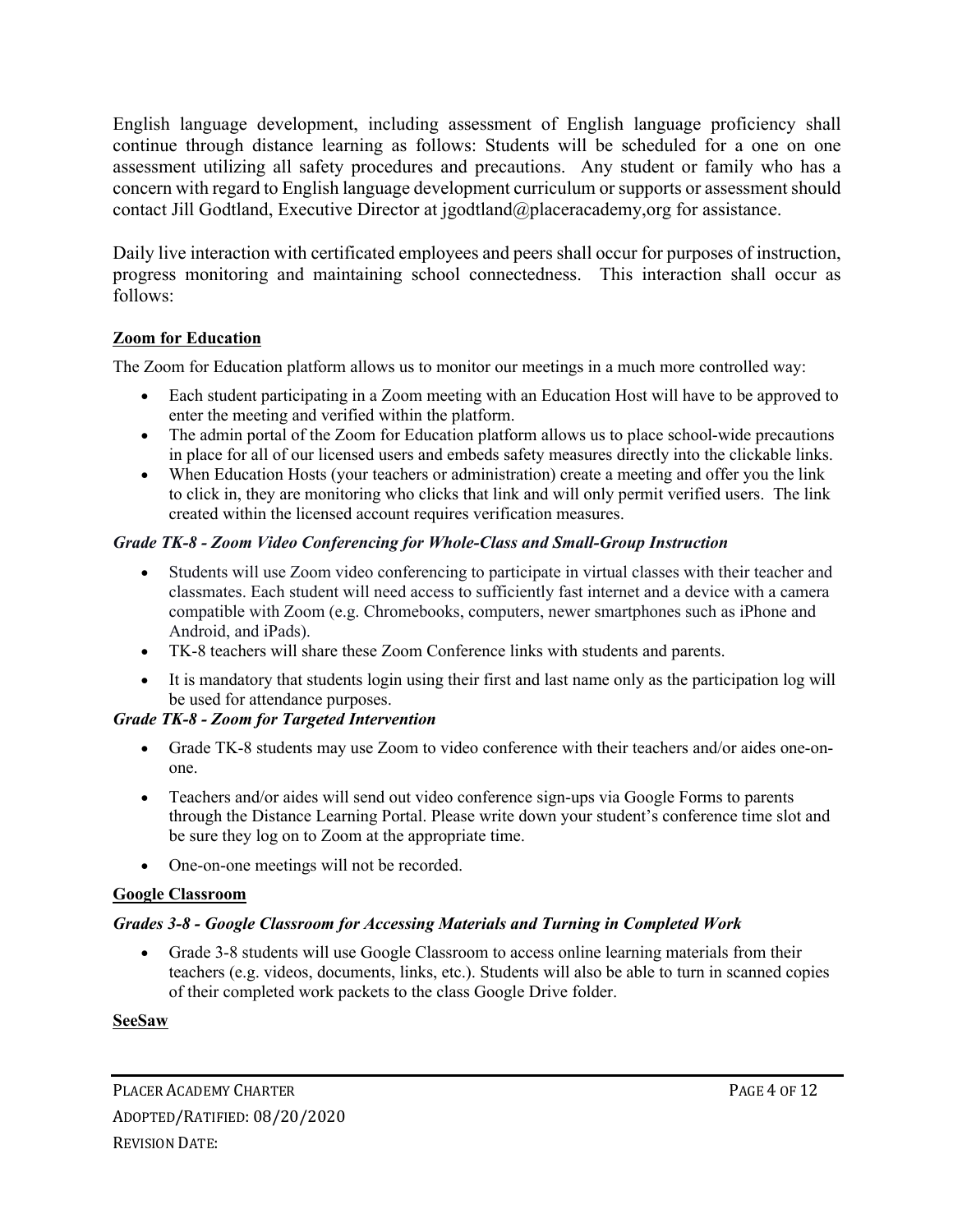Grades TK-2 will be using SeeSaw to collect work completed by students. Information on this platform will be available from your child's teacher.

#### **Aeries**

#### *Grades TK-8 - Aeries for student information*

Aeries is used to record student grades and attendance. It is also where parents go to make sure student contact, health, and emergency information is current and up-to-date. Click link for Aeries Portal.

The School must offer the following instructional minutes daily for a minimum of 175 days of instruction:

| <b>Grade Level</b> | <b>Daily Minutes of Instruction</b> |
|--------------------|-------------------------------------|
| Kindergarten       | 180                                 |
| 1-3                | 230                                 |
| $4 - 17$           | 240                                 |

The model schedules, below, describe how these daily instructional minutes will be offered by the School.

#### **100% Distance Learning Model Schedule**

#### **Sample Primary Academy Schedule**

| <b>Time</b>        | <b>Monday</b>                                                                                                                                                                                  | <b>Tuesday</b> | Wednesday | <b>Thursday</b> | <b>Friday</b> |
|--------------------|------------------------------------------------------------------------------------------------------------------------------------------------------------------------------------------------|----------------|-----------|-----------------|---------------|
| $8:10 - 8:25$      | Morning Meeting - SEL Curriculum – Announcements (15 minutes)                                                                                                                                  |                |           |                 |               |
| $8:30 - 9:30$      | A combination of<br>Math Lesson (40 minutes):<br>Participate in whole class instruction<br>Asynchronous Assigned Work (20 minutes):<br>Zearn, Edulastic, Workbook Pages, Videos                |                |           |                 |               |
| $9:30 -$<br>10:00  | <b>Snack</b><br>PE Minutes (20 minutes)                                                                                                                                                        |                |           |                 |               |
| $10:00 -$<br>11:00 | A combination of<br>ELA Lesson (40 minutes):<br>Participate in whole class instruction<br>Asynchronous Assigned Work (20 minutes):<br>Lexia, RAZ Kids, CAPIT, Rosen Light-Sail, Rosen Level-Up |                |           |                 |               |
| $11:10 -$<br>11:45 | A combination of<br>Writing Lesson (20 minutes):<br>Participate in whole class instruction                                                                                                     |                |           |                 |               |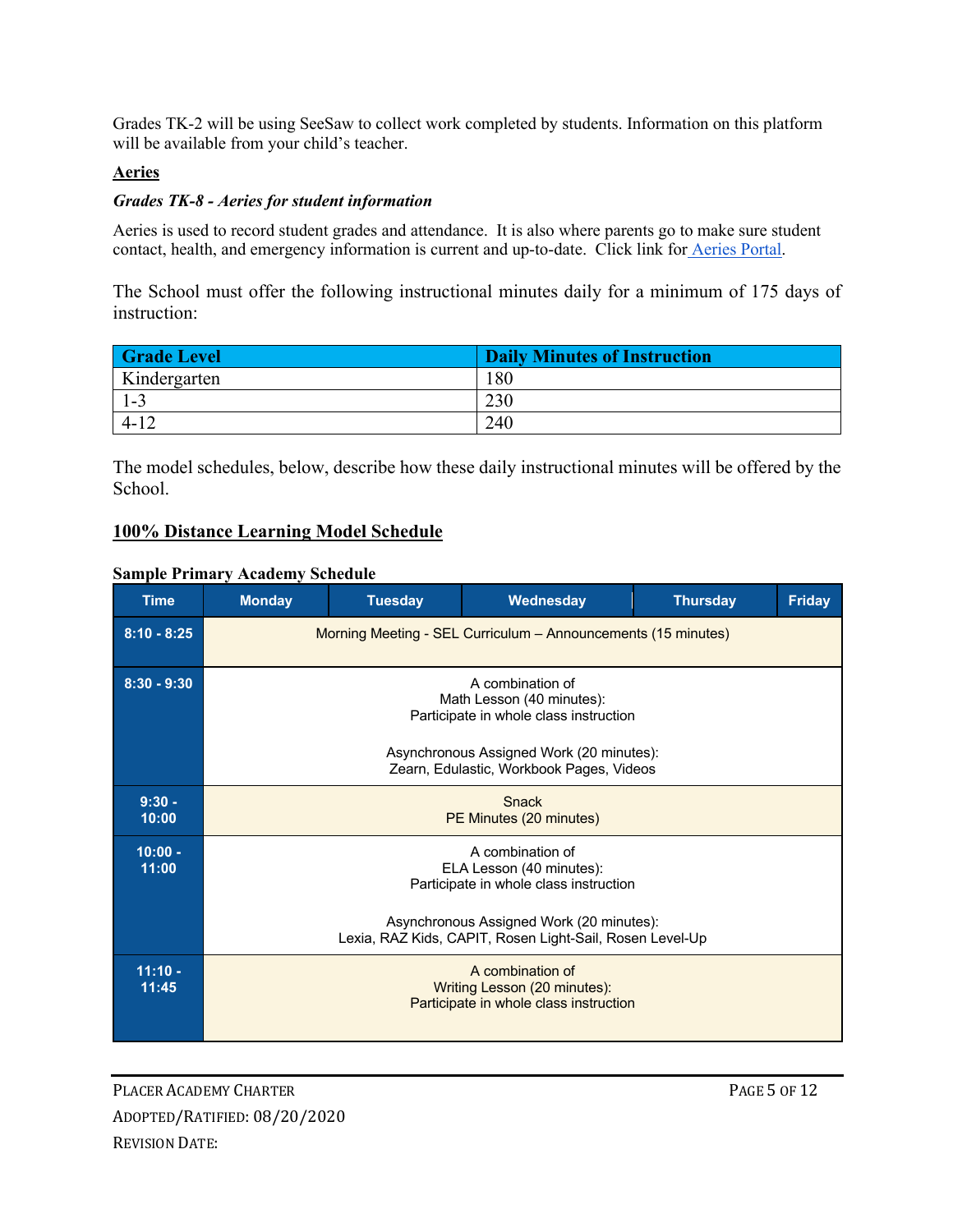|                    | Asynchronous Assigned Work (15 minutes):<br>Writing, Grammar, Recorded Lessons                                                                                                                                                                                                                                                                                 |  |
|--------------------|----------------------------------------------------------------------------------------------------------------------------------------------------------------------------------------------------------------------------------------------------------------------------------------------------------------------------------------------------------------|--|
| $11:45 -$<br>12:30 | Lunch<br><b>Activity break</b>                                                                                                                                                                                                                                                                                                                                 |  |
| $12:30 -$<br>1:30  | A combination of<br>Reading Groups (20 minutes):<br>Participate in small group instruction or discussion groups with teacher and/or aide<br>Asynchronous Assigned Work (40 minutes):<br>Book Reading, Annotations, Grammar, Reading Assignment                                                                                                                 |  |
| $1:30 - 2:00$      | Science or Social Studies Lesson (30 minutes):<br>Participate in whole class instruction                                                                                                                                                                                                                                                                       |  |
| $2:00 - 3:00$      | Enrichment (30 minutes):<br>Recorded Art Lessons, STEM Activities, Optional Recorded Music or Spanish Lessons<br>Targeted Intervention (20 minutes):<br>Participate in pre-scheduled intervention as needed<br>Asynchronous Assigned Work (10 minutes):<br>Lexia, Zearn, RAZ Kids, CAPIT, Rosen Light-Sail, Rosen Level-Up, Moby Max, or others<br>as assigned |  |

## **Sample Upper Academy Schedule**

| <b>Time</b>     | <b>Monday</b>                                                                              | <b>Tuesday</b> | Wednesday | <b>Thursday</b> | <b>Friday</b> |
|-----------------|--------------------------------------------------------------------------------------------|----------------|-----------|-----------------|---------------|
| $8:10 - 8:20$   | Morning Meeting - SEL Curriculum - Announcements (10 minutes)                              |                |           |                 |               |
| $8:20 - 9:05$   | A combination of<br>Math Lesson (35 minutes):<br>Participate in whole class instruction    |                |           |                 |               |
|                 | Asynchronous Assigned Work (10 minutes):<br>Zearn, Edulastic, Workbook Pages, Videos       |                |           |                 |               |
| $9:15 - 10:00$  | A combination of<br>Science Lesson (30 minutes):<br>Participate in whole class instruction |                |           |                 |               |
|                 | Asynchronous Assigned Work (15 minutes):<br>Lab Reports, Reading, Amplify                  |                |           |                 |               |
| $10:10 - 10:55$ | A combination of<br>ELA Lesson (30 minutes):<br>Participate in whole class instruction     |                |           |                 |               |
|                 | Asynchronous Assigned Work (15 minutes):<br>Reading, Annotations, Writing, Grammar         |                |           |                 |               |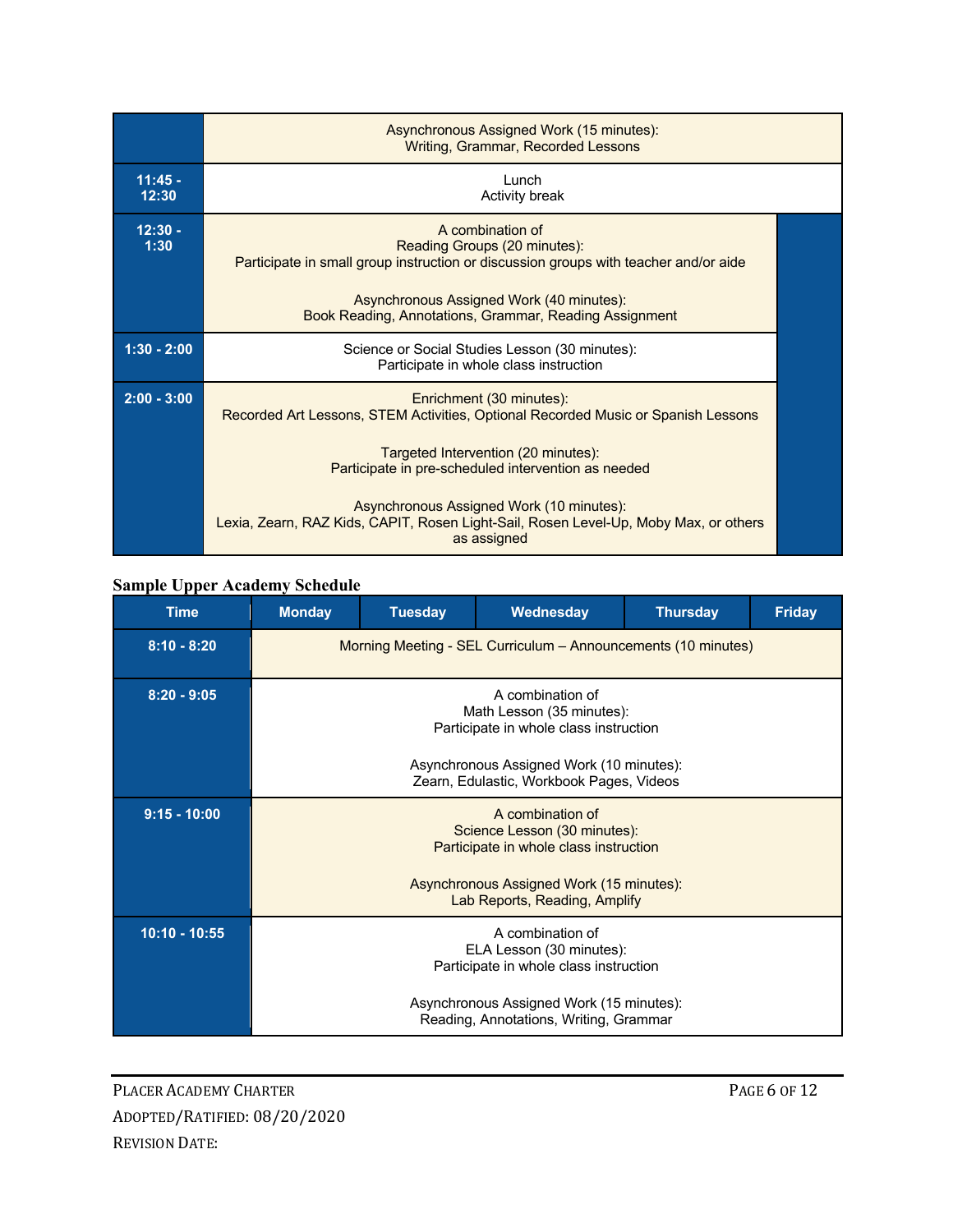| $11:05 - 11:50$ | A combination of<br>History Lesson (30 minutes):<br>Participate in whole class instruction<br>Asynchronous Assigned Work (15 minutes):<br>Reading, Annotations, Writing, TCI |  |
|-----------------|------------------------------------------------------------------------------------------------------------------------------------------------------------------------------|--|
| $11:50 - 12:40$ | Lunch<br><b>Activity break</b>                                                                                                                                               |  |
| $12:40 - 1:15$  | Enrichment (35 minutes):<br>Recorded Art Lessons, Spanish Lessons                                                                                                            |  |
| $1:25 - 2:00$   | PE Minutes (35 minutes)                                                                                                                                                      |  |
| $2:10 - 3:00$   | Targeted Intervention (50 minutes):<br>Participate in pre-scheduled intervention as needed                                                                                   |  |

## **Combination of In-Person Instruction and Distance Learning Model Schedule**

| <b>Program</b>                                                                                                                                                                                                                                                | <b>School Structure</b>                                                                                                                                                                                                                                                                                    | <b>Special</b><br><b>Education</b>                                                                                              | <b>Lunch</b>                                                                                                                                                                                                            | <b>Recess</b>                                                                                                                                                      |
|---------------------------------------------------------------------------------------------------------------------------------------------------------------------------------------------------------------------------------------------------------------|------------------------------------------------------------------------------------------------------------------------------------------------------------------------------------------------------------------------------------------------------------------------------------------------------------|---------------------------------------------------------------------------------------------------------------------------------|-------------------------------------------------------------------------------------------------------------------------------------------------------------------------------------------------------------------------|--------------------------------------------------------------------------------------------------------------------------------------------------------------------|
| Students attend<br>school in-person<br>via tracks with<br>33% class size<br>reduction.<br>Track A:<br>Monday/<br>Wednesday -<br>$8:10$ am $-3:00$<br>pm<br>Track B:<br>Tuesday/<br>Thursday -8:10<br>$am - 3:00 pm$<br>Friday -8:10 am<br>$-12:00 \text{ pm}$ | On track students<br>focus on math and<br>language arts<br>within the<br>classroom with<br>teacher.<br>Off-track students<br>focus on science<br>and social studies<br>through readings,<br>videos, packets,<br>and projects.<br><b>Targeted</b><br>intervention on<br>Fridays through<br>videoconference. | <b>Special</b><br>education<br>services are<br>provided in a<br>hybrid format<br>based on<br>student<br>attendance<br>that day. | Lunch occurs<br>in classrooms<br>with use of<br>individual<br>trays that<br>have been<br>sanitized.<br><b>Hot lunches</b><br>are<br>individually<br>plated or<br>boxed.<br>No shared<br>food (birthday<br>treats, etc.) | Structured<br>and<br>scheduled<br>recesses to<br>ensure<br>proper social<br>distancing.<br>I imited<br>number of<br>students on<br>the<br>playground at<br>a time. |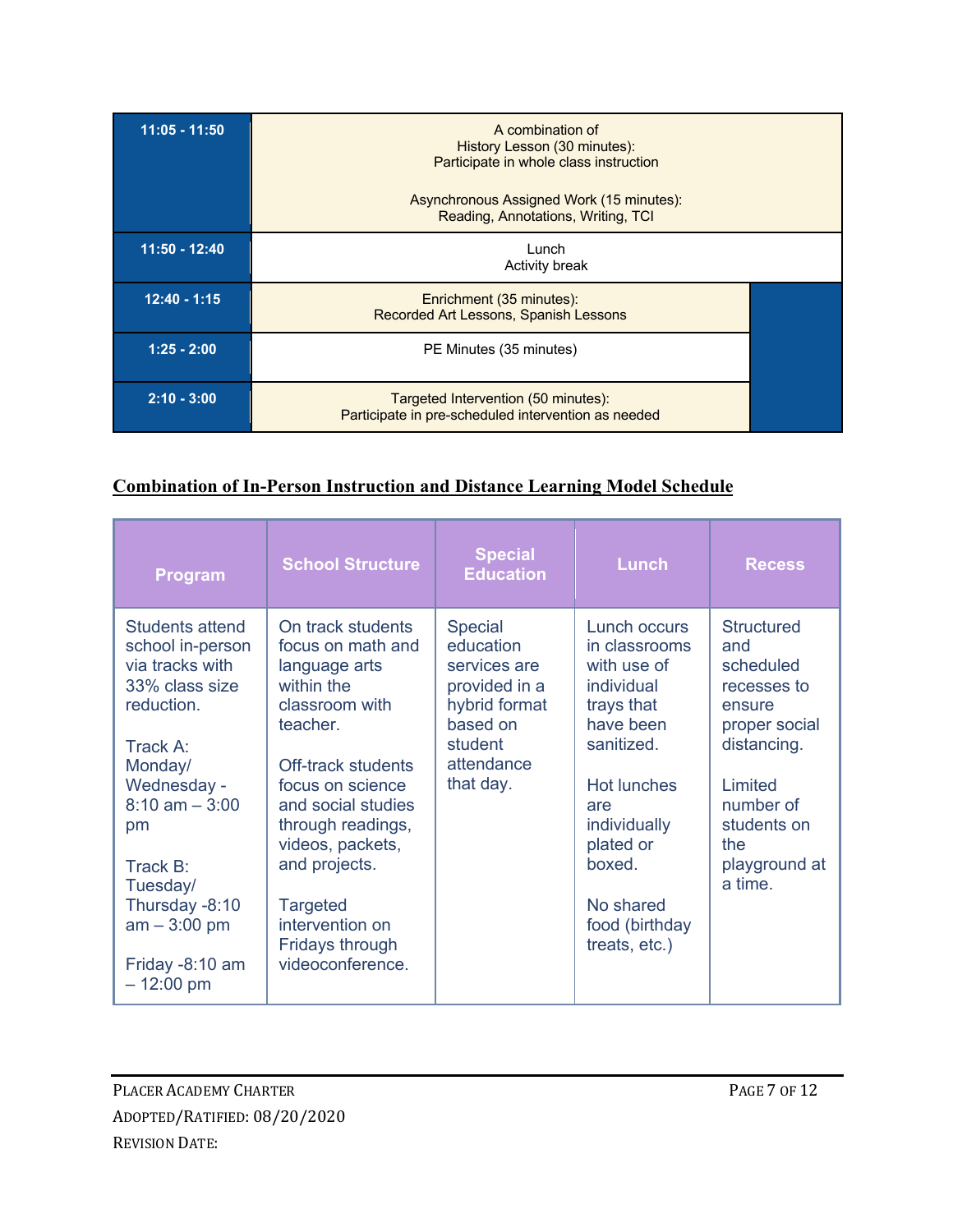| 15 students<br>maximum per<br>class. |  |  |
|--------------------------------------|--|--|
|--------------------------------------|--|--|

## **III. COMPULSORY ATTENDANCE AND DOCUMENTATION**

California's compulsory education laws continue to apply for all persons between the ages of 6 and 18 and not otherwise exempted under the law. **A student who does not participate daily in either in-person instruction or distance learning shall be deemed absent by the School** in violation of compulsory education laws. The School's attendance policy and procedures continue to apply. Daily participation in distance learning may include, but is not limited to, evidence of participation in online activities, completion of regular assignments, completion of assessments, and contacts between School employees and students or parents or guardians.

The School has developed the following tiered reengagement strategies for students who are absent from distance learning for more than three (3) schooldays or sixty (60) percent of the instructional days in a school week:

- 1) Verification of current contact information for each enrolled student.
- 2) Daily notification to parents or guardians of absences;
- 3) Outreach from the School to determine student needs including connection with health and social services as necessary and when feasible, transitioning the student to full time inperson instruction.
- 4) If necessary, a meeting with administration will be scheduled.

The School shall document daily participation for each student on each school day, in whole or in part, for which distance learning is provided. The School shall track student daily participation in distance learning as follows:

For synchronous instruction, the School will require students to be in attendance of the videoconference and be seen on camera to demonstrate Student participation. For asynchronous instruction, the School will require students to complete and turn in assigned work to demonstrate Student participation.

The School shall ensure that a Weekly Engagement Record is completed for each pupil documenting synchronous or asynchronous instruction for each whole or partial day of distance learning, verifying daily participation, and tracking assignments.

## **IV. GRADING POLICY**

The School will regularly communicate with parents and guardians regarding their child's academic progress.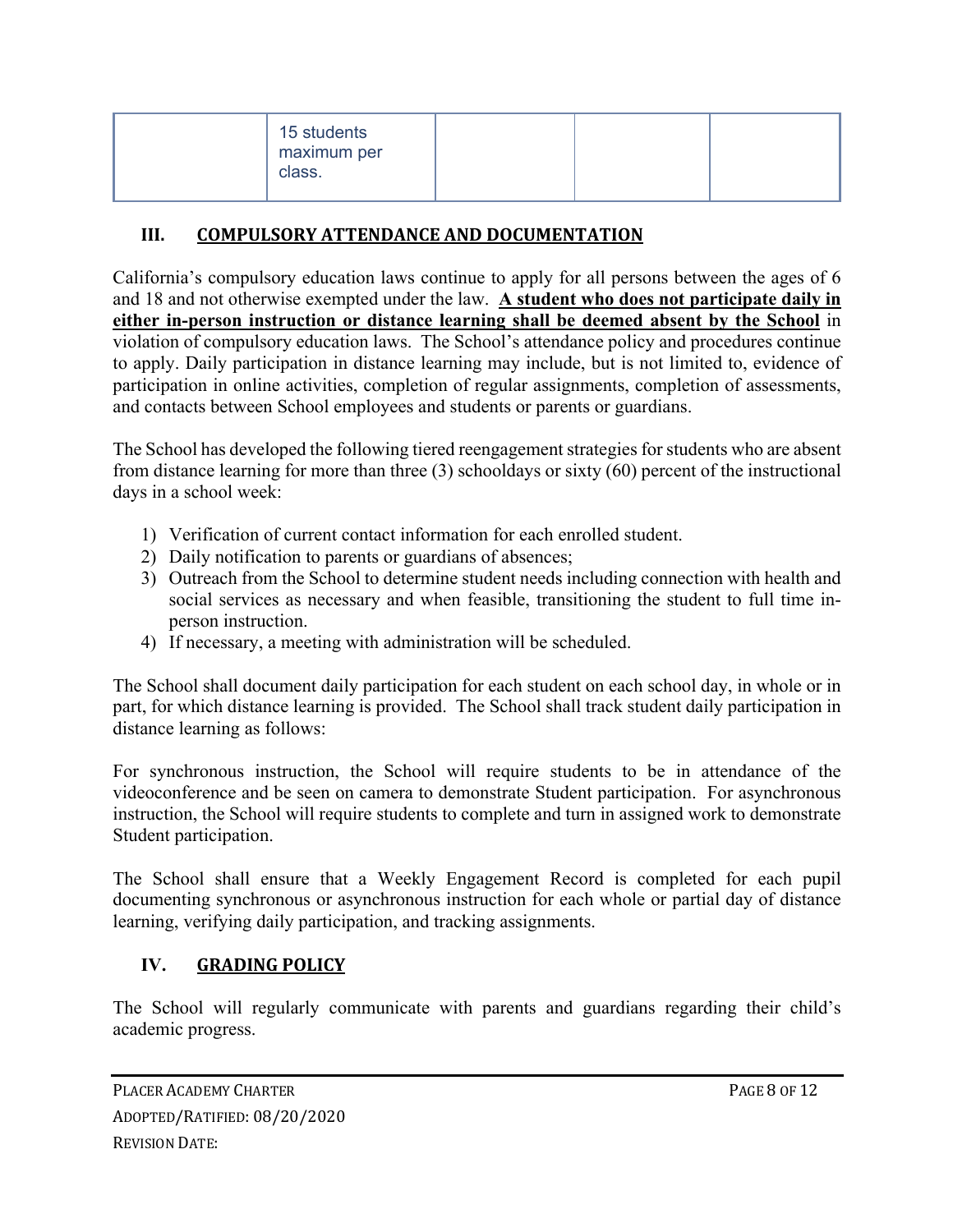### *Grading*

- For consistency, PAC will adhere to the same grading policy for distance learning as for inclassroom instruction.
- Teachers are grading assignments and administering assessments during distance learning.
- Details regarding grading will be distributed by your student's teacher(s).
- Measures for academic intervention remain in place.
- Teachers retain the autonomy to offer students opportunities for improvement.
- The expectation is that your student will be completing his/her work in a timely manner.
- Teachers will track participation through a daily attendance as well as through work completion and assessments.

## **V. STUDENT AND PARENT/GUARDIAN EXPECTATIONS**

1. **STUDENT SUPERVISION**: Students are under the immediate supervision and control of their parent/guardian or a responsible adult caregiver while the student is participating in distance learning. PAC is not responsible for the immediate supervision or control of any student while the student is participating in distance learning.

A parent/guardian or a responsible adult caregiver shall attend one on one virtual meetings between PAC instructors, employees, and/or contractors and the student, with the exception of confidential counseling services to the student.

Parents/guardians must provide the names of any adult caregiver other than the student's parent/guardian to the student's teachers before that individual may serve as the adult caregiver responsible for any interaction required by this Policy and/or sharing of student information. By providing the name of this individual or individuals parents/guardians are agreeing that PAC may interact with them and share confidential student information with them as necessary to provide the student with the educational opportunities contemplated by this Policy.

- 2. **STUDENT WORK AREAS**: To the greatest extent possible, Student work areas should be conducive to learning, reasonably quiet, free of distractions and any material that violates the law or School policy, and capable of immediate supervision at all times by a parent/guardian or responsible adult caregiver.
	- a. Students must have all materials and equipment (e.g., tablet/laptop, pencil, paper, etc.) ready for their use before the start of any scheduled distance learning. Contact the School for any necessary materials and equipment at Rachel Todd, rtodd@placeracademy.org.
	- b. Please keep all pets, siblings not engaging in learning, cell phones or personal electronic devices and food away from the student work area.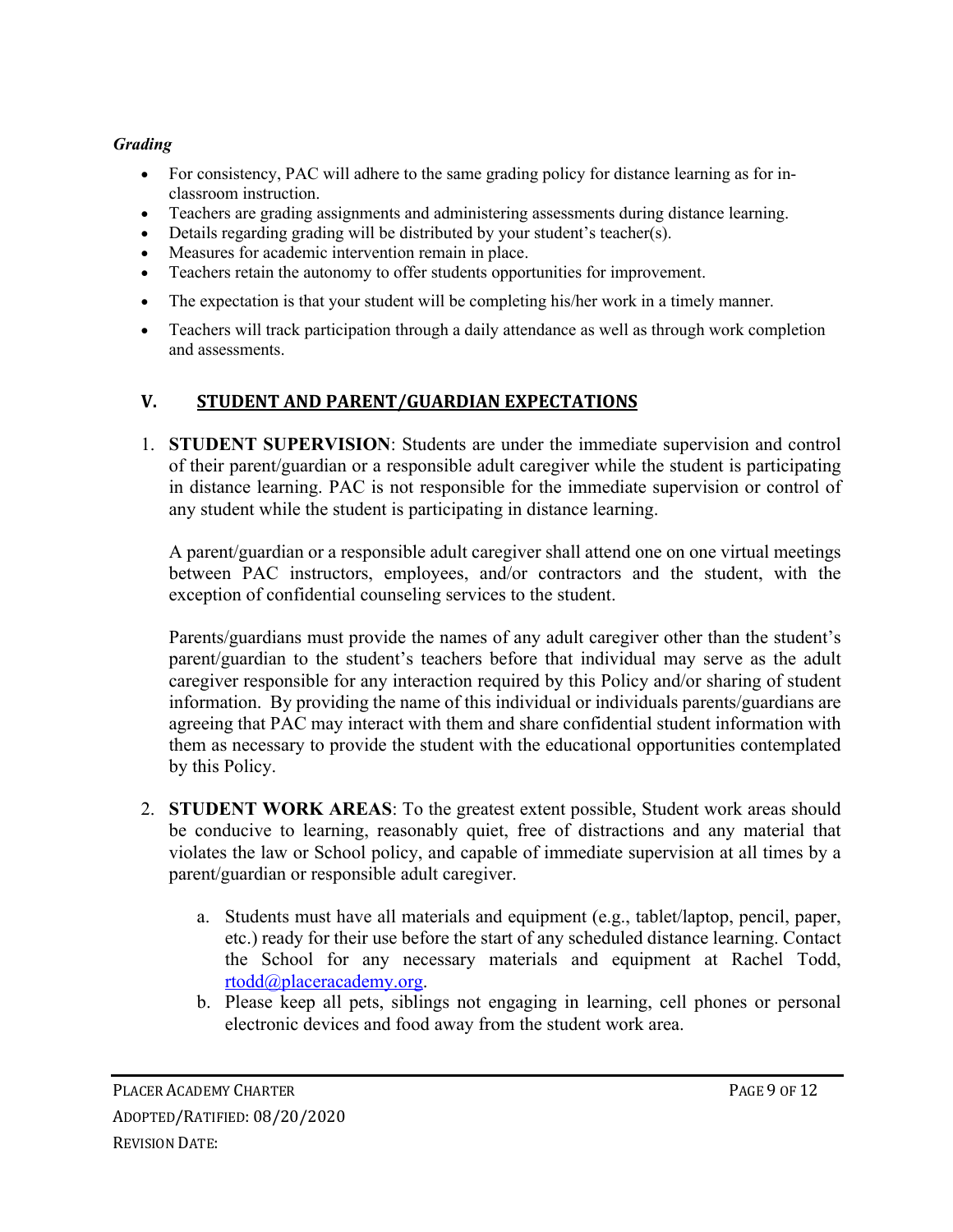- c. Students must promptly comply with any teacher request to mute or unmute their device microphone or remove an item, individual, or pet from their work area.
- d. It is recommended device cameras point away from a door, hallway, bathroom or other areas where other household members may be dressing and that all household members be made aware of when distance learning is occurring.
- 3. **STUDENT DRESS CODE**: Students, the parent/guardian, and/or responsible adult caregiver must be dressed in clothes that comply with the PAC dress code at all times during distance learning and other virtual school-related activities that occur over video.
- 4. **STUDENT PREPARATION FOR LEARNING**: Students must be well rested, fed and ready to learn promptly for scheduled distance learning instruction, meetings, or other virtual, online, or telephonic school-related activities. Students are not permitted to eat during these scheduled school-related activities as it disrupts the student, the teacher and the other students participating in the activity. Nutritionally adequate meals are available for pupils who are eligible for free and reduced priced meals whether engaged in in-person instruction or distance learning. For information on free and reduced priced meals contact: Rachel Todd, rtodd@placeracademy.org.
- 5. **STUDENT LOG IN/ PARENT TECHNICAL SUPPORT**: Students will be provided with personal login credentials for distance learning for their own use. Students are not to share their login information with any other person except their parents/guardians or responsible adult caregivers as necessary for the parent/guardian or responsible adult caregiver to assist the student in troubleshooting login issues or other technical difficulties. A parent/guardian or responsible adult caregiver must be available to assist the student with any login processes and troubleshooting of technical challenges. If a parent/guardian, responsible adult caregiver or the student experiences technical difficulties while participating in school-related activities, please contact Tasha Raddigan at: traddigan@placeracademy.org or  $(916)259-1688$  as soon as possible. Sharing student login information with another person will subject Student to the School's discipline policy.
- 6. **PARENT ENGAGEMENT IN INSTRUCTION**: Parents/guardians and responsible adult caregivers should not interfere, disrupt or directly participate in distance learning lessons unless requested by the teacher or without teacher written permission. Parents/guardians and responsible adult caregivers are not permitted to log into or attend distance learning instruction, meetings, or other school-related activities unless specifically requested by a teacher or PAC employee or contractor.
- 7. **CONFIDENTIALITY**: **There is no expectation of privacy during distance learning**. When logging in to distance learning, Parents/Students are acknowledging their understanding that anything that they say, write, or do while on video or audio might be viewed by others.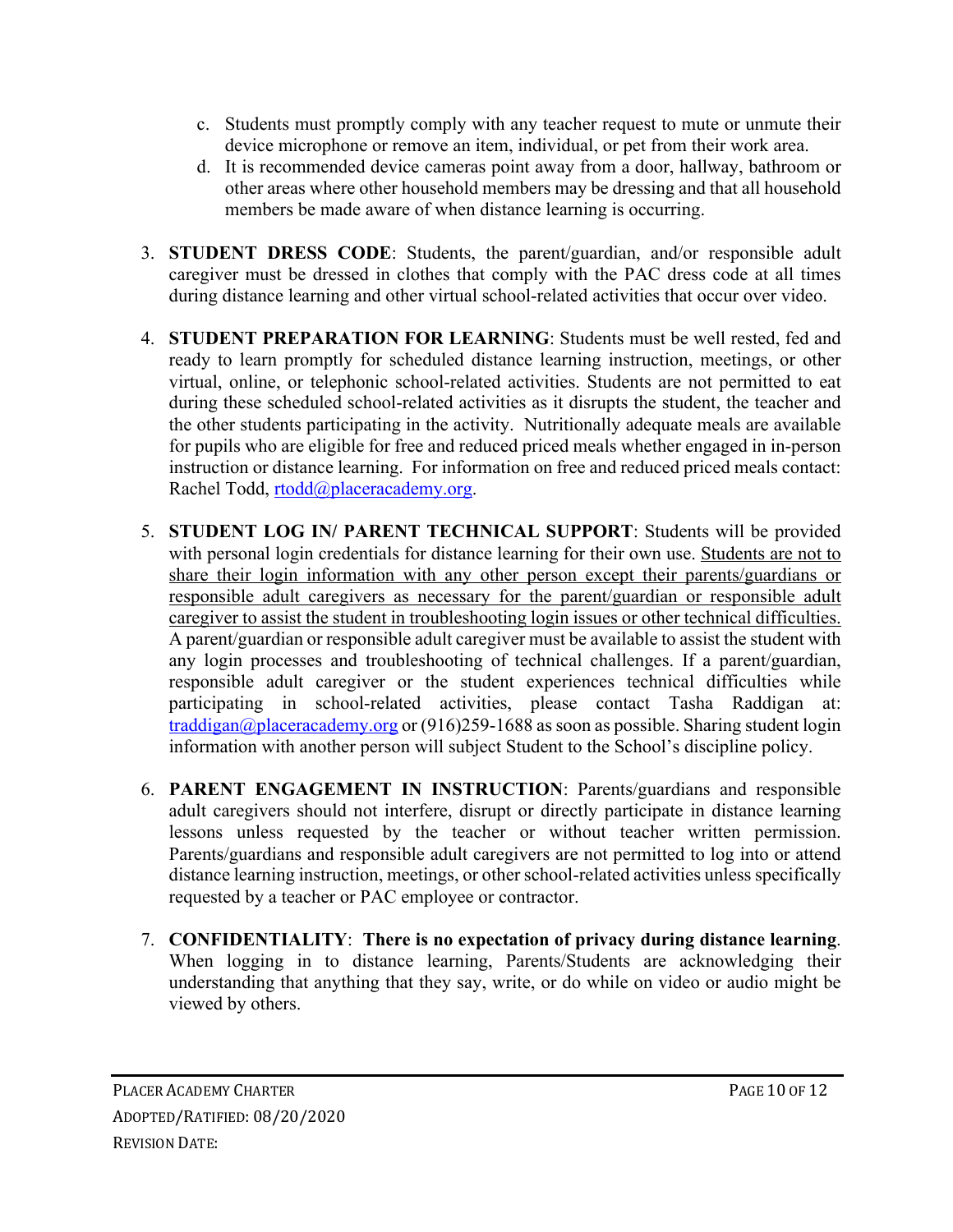- a. Parents/guardians and responsible adult caregivers must maintain strict confidentiality of any information they obtain or observe regarding other students (e.g., academic performance, medical conditions, disabilities, behavior, etc.) while supervising a student's distance learning.
- b. Students, parents/guardians, responsible adult caregivers and any other individual who may be in or around a student's work area are not permitted to photograph, video or audio record, or screenshot any distance learning without express written permission from PAC.
- c. The School may record distance learning synchronous instruction for use by other students who might benefit from accessing the instruction at a later time. No counseling or special education services provided in a group session will be recorded.
- d. If a student is receiving virtual, online or telephonic counseling services from a PAC employee or contractor, no other individual, including but not limited to parents/guardians, responsible adult caregivers, or siblings are allowed in the room or within seeing or hearing distance of the room or place in which the student is receiving the counseling services for confidentiality purposes.
- e. The identity of all students participating in any small group counseling session with a PAC employee or contractor and other student(s) and all the statements made or discussions occurring during such counseling sessions are confidential and may not be disclosed to any individual.
- f. Teachers may record one to one student communications, with parent/guardian/adult student consent. Counseling sessions will not be recorded under any circumstance.
- 8. **TECHNOLOGY POLICY**: Students, parent/guardians and responsible adult caregivers must comply with the PAC Student Technology Policy and Acceptable Use Agreement at all times when utilizing School technology to access distance learning.
	- a. PAC technology and equipment includes but is not limited to PAC electronic mail, servers, online accounts and platforms, computers, laptops, tablets, or other digital, electronic or multimedia hardware, software or other applications. PAC technology and equipment may only be used for educational purposes in accordance with the PAC Student Technology Policy and Acceptable Use Agreement.
	- b. Students and parents/guardians acknowledge that PAC technology and equipment are owned by PAC. By logging into or accessing PAC technology or equipment, users acknowledge that they have no expectation of privacy in the use of PAC technology or equipment, even if such technology is used on a personal device. PAC reserves the right to access communications, files, and other data stored on or sent over PAC technology or equipment.
	- c. Technological resources provided by PAC must be used in a safe, responsible, appropriate, and legal manner in accordance with PAC policies and in support of its instructional program for the advancement of student learning.